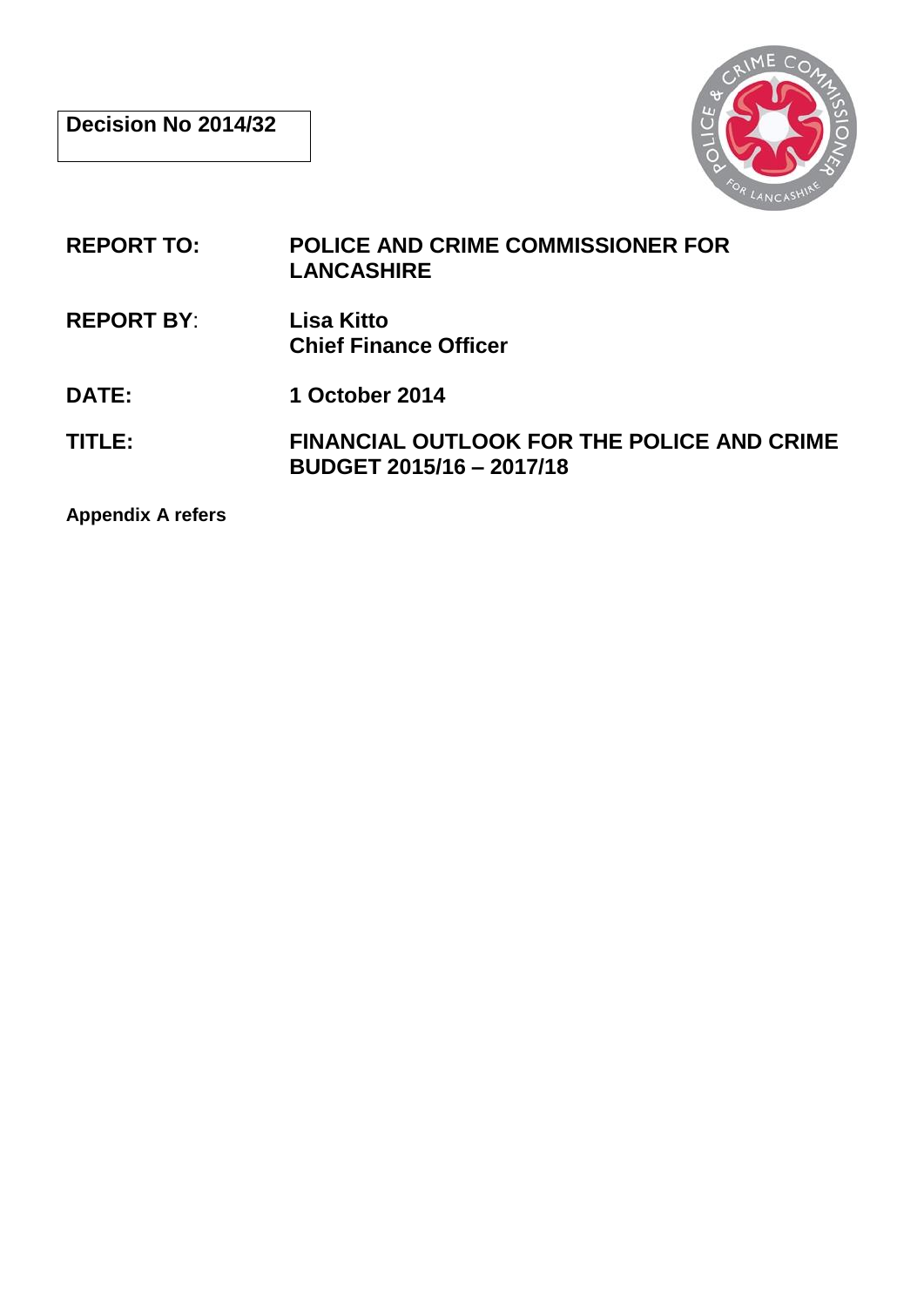# **EXECUTIVE SUMMARY**

The financial strategy for the Police and Crime Commissioner's budget has been updated to reflect the latest available information, this report sets out the current position for the period 2015/16 – 2017/18.

# **RECOMMENDATION**

The Police and Crime Commissioner is asked to:

- Note the forecast position on the Police and Crime budget for Lancashire for the period 2014/15 – 2017/18 and that further savings of £19.6m, equivalent to a reduction of 7.4% on the 2014/15 budget, are required;
- Note that these savings are in addition to £61m that has already been delivered bringing the total level of savings required between 2011/12 and 2017/18 to £80m;
- Note that the 'Futures Group' is charged with developing savings proposals to present to the Commissioner that will meet the savings gap of £19.6m and that the process will take place over the coming months in order to develop the financial strategy for the PCC for 2015/16 to 2017/18;
- Note the further risks that could impact upon the level of savings required in future years;
- Note that additional updates will be provided to the Commissioner as further announcements in respect of funding are made by Central Government.

# **Decision taken by the Police and Crime Commissioner for Lancashire:**

| Original decision, as set out in the attached   YES<br>report, approved without amendment<br>(please delete as appropriate) | <b>NO</b> |
|-----------------------------------------------------------------------------------------------------------------------------|-----------|
|                                                                                                                             |           |

**Original decision required to be amended and decision as detailed below:**

**The reasons for the amended decision are as detailed below:**

# **Police and Crime Commissioner: Comments**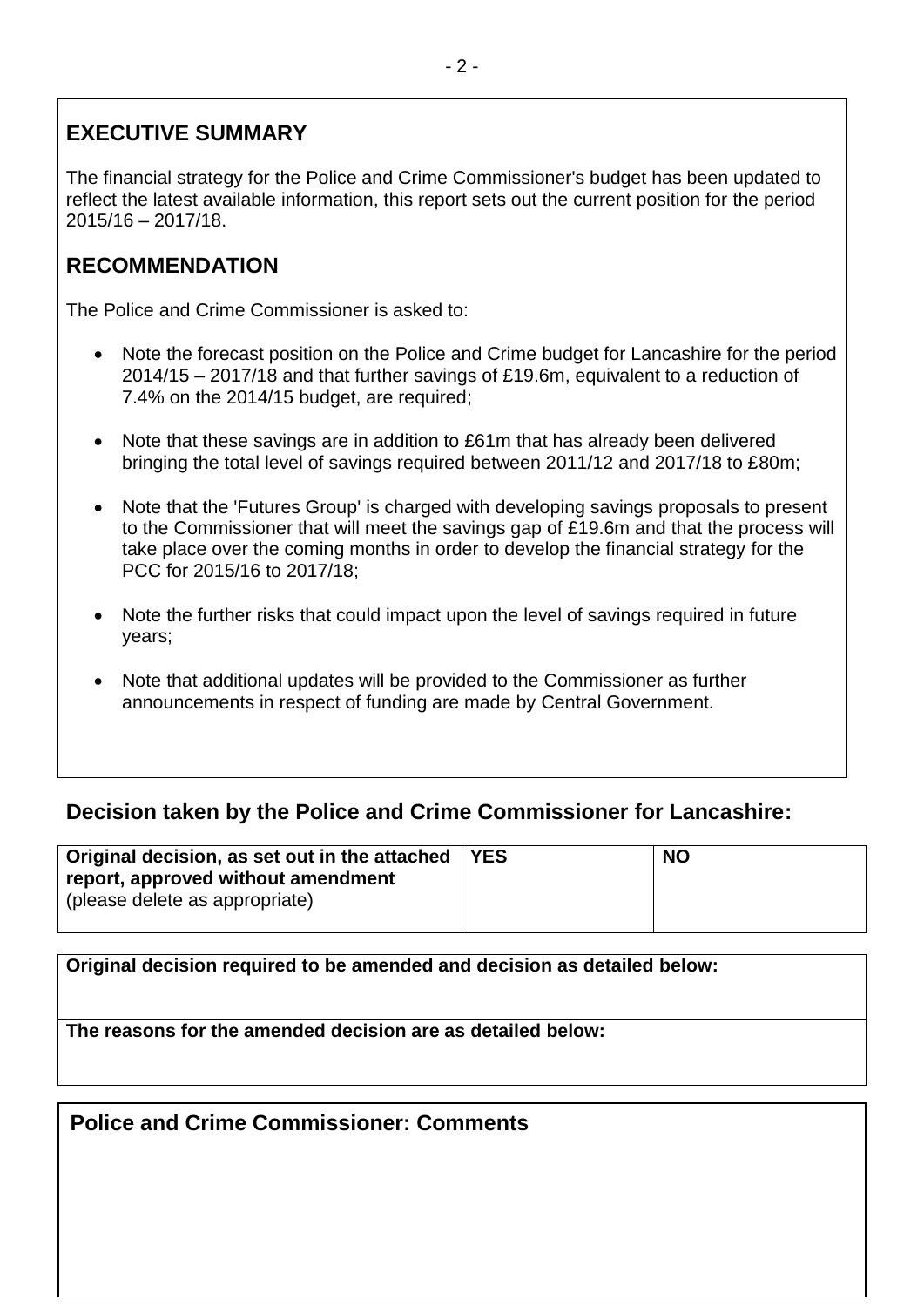# **DECLARATIONS OF INTEREST**

The PCC is asked to consider any personal / prejudicial interests he may have to disclose in relation to the matter under consideration in accordance with the law, the Nolan Principles and the Code of Conduct.

# **STATEMENT OF COMPLIANCE**

The recommendations are made further to legal advice from the Monitoring Officer and the Section 151 Officer has confirmed that they do not incur unlawful expenditure. They are also compliant with equality legislation.

| Signed:                              | Signed:               |
|--------------------------------------|-----------------------|
| <b>Police and Crime Commissioner</b> | <b>Chief Officer:</b> |
| Date:                                | Date:                 |
|                                      |                       |
|                                      |                       |

| Signed:                | Signed:                       |
|------------------------|-------------------------------|
| <b>Chief Constable</b> | <b>Chief Finance Officer:</b> |
| Date:                  | Date:                         |
|                        |                               |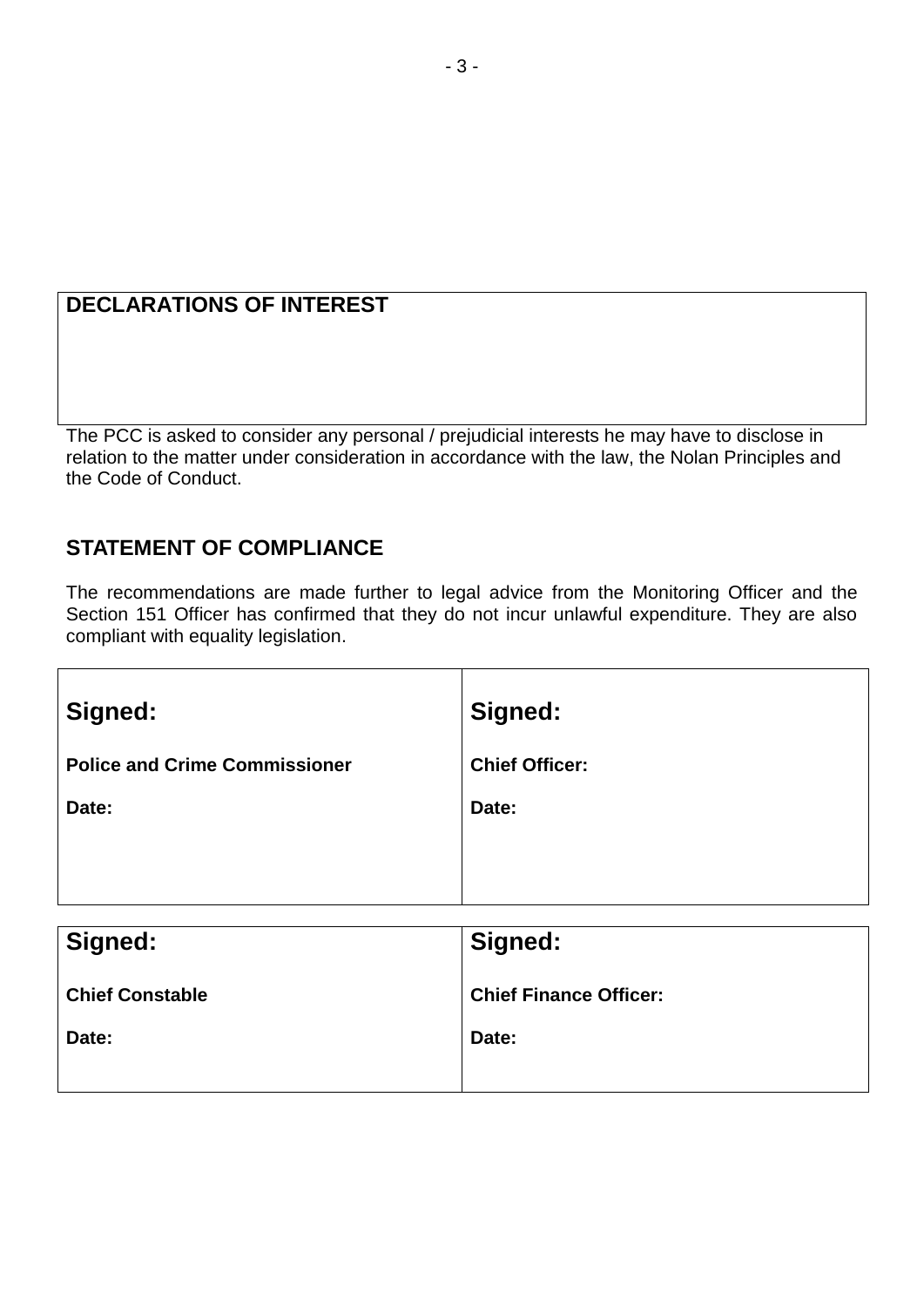# **The Financial Outlook for the Police and Crime Commissioner 2015/16 – 2017/18**

# **1. Background**

In February 2014, the Commissioner received a report that set out the forecast savings gap for the period 2015/16 – 2017/18 which at that time was £19.132m. In line with best practice, assumptions regarding future funding and costs are reviewed on a regular basis in order to inform the budget setting process for future years. This report seeks to update the Commissioner regarding the latest position and incorporates the latest information available on the following:

- potential changes to the level of resources available to the PCC in future years
- changes to the forecast level of expenditure, and
- changes to the cost of running the business.

The previous forecast included a forecast reduction in general grant funding from government of 3.47% in 2015/16 and 3% in 2016/17 and in 2017/18. There have been no further announcements from the government on this and therefore these assumptions have not changed. However other information around specific grants and top slicing has started to emerge and these have been reflected in the latest position. As information emerges from Central Government on the future level of resources, the assumptions for 2016/17 and 2017/18 will be updated and the impact will be reported to the Commissioner.

# **2. Update of the medium term financial forecast**

It has been recognised that a number of elements within the current medium term financial forecast are likely to change and therefore have an impact upon the future savings gap faced by the PCC and Constabulary.

# *2.1 Funding*

There are a number of potential changes to the funding available for the PCC in future years:

# Annual increase in Council Tax base

The current forecast does not include any increase in council tax receipts in future years. In recent years it is evident that there is an underlying increase in council taxbase due to on-going house building that will yield additional income for the PCC. The average increase in taxbase is 0.3% per year, it would therefore be appropriate to assume an increase in council tax receipts of £0.190m each year at this average rate.

# Further top-slice for the IPCC

In allocating the Police Grant in 2014/15 the Home Office top-sliced an amount of £18m at the national level to fund the IPCC, as a result resources for Lancashire reduced by some £0.432m. It was announced that further top-slices should be expected in future years that would ultimately result in a total top-slice of £70m per year. The table below assumes that the national top-slice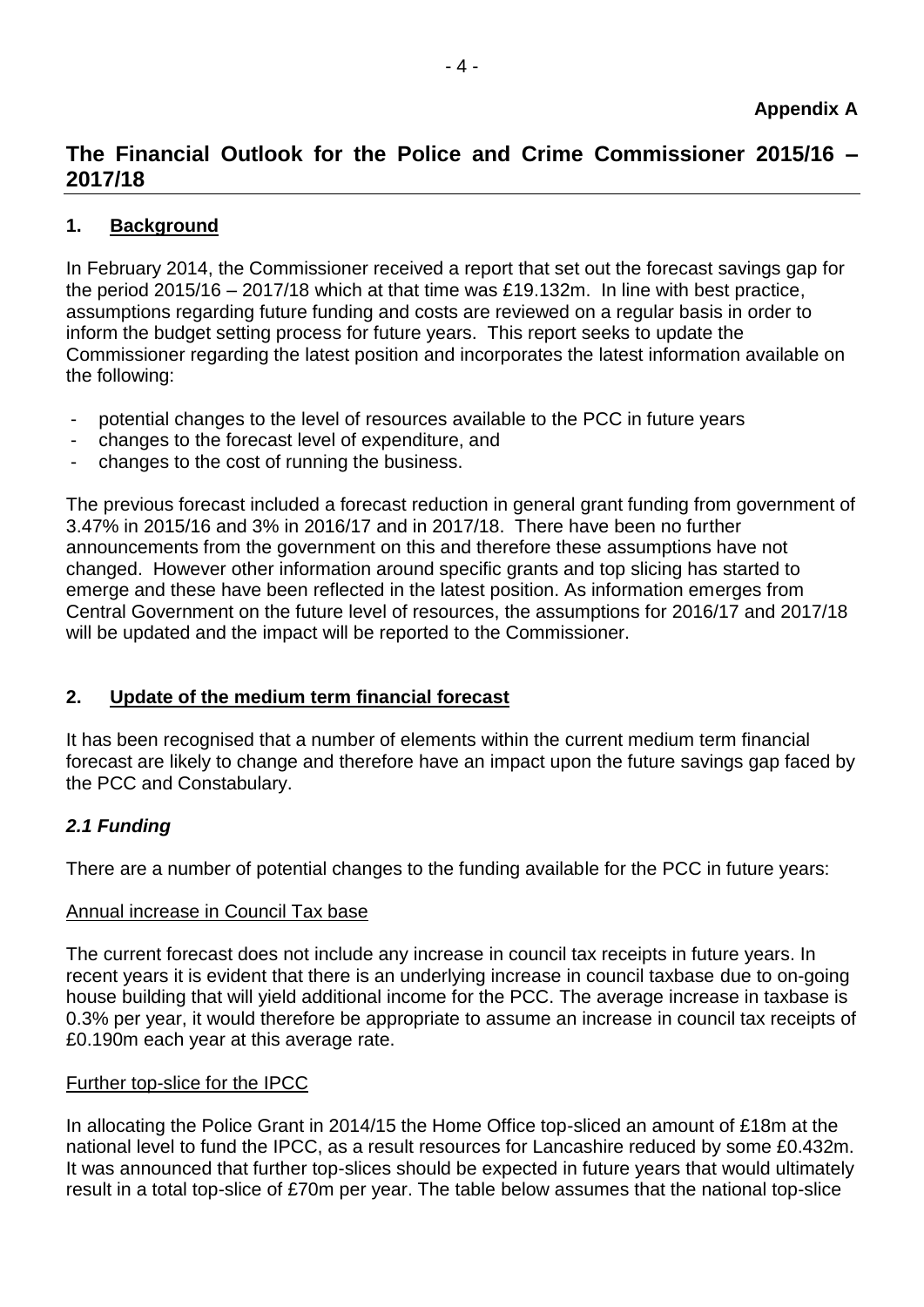will rise to £50m in 2015/16 and then to £70m in 2016/17 and shows an additional forecast impact for Lancashire of £1.220m by 2016/17.

#### Reduced Home Office grant @ 1%

In allocating the Police Grant in 2014/15 the Home Office 'protected' PCCs from the additional 1% cut to its Departmental Budget imposed by the Chancellor in the 2014 budget. It has been widely reported that this protection is unlikely to be repeated in 2015/16, the table above reflects the estimated impact of the 1% cut (£1.140m) being applied in 2015/16.

#### Council Tax specific grants

The current forecast includes specific grants in respect of Council Tax freeze in 2011/12 (£1.714m) and Council Tax support (£11.113m). Both of these grants are to be 'rolled in' to the general Police Grant in 2015/16. The specific grants are currently forecast to continue at their existing level beyond 2015/16, however it is appropriate to apply the same assumptions to this funding as for all other grant funding for 2016/17 and 2017/18 as a result of them being 'rolled in', i.e. a 3% reduction (£0.380m each year).

The potential impact of these changes is set out in the table below:

|                                                                         | 2015/16                  | 2016/17        | 2017/18  | Total    |
|-------------------------------------------------------------------------|--------------------------|----------------|----------|----------|
|                                                                         | £m                       | £m             | £m       | £m       |
| 0.3% increase in Council taxbase p.a.                                   | $-0.190$                 | $-0.190$       | $-0.190$ | $-0.570$ |
| Further top slices for IPCC                                             | 0.750                    | 0.470          |          | 1.220    |
| Reduced Home Office grant @ 1%                                          | 1.140                    | $\blacksquare$ |          | 1.140    |
| Council tax specific grants reduction when rolled in to Police<br>Grant | $\overline{\phantom{a}}$ | 0.380          | 0.380    | 0.760    |
| Impact of potential changes in funding                                  | 1.700                    | 0.660          | 0.190    | 2.550    |

# *2.2 Changes to the cost of running the business*

It has also been recognised that, as a result of the on-going monitoring process, a number of the costs of running the business have changed.

#### Inflation

Pay inflation has been adjusted to reflect the reduced numbers of staff within the organisation and any impact on pension contributions.

# Reverse assumed reduction in Community Safety expenditure

The medium term forecast included an assumed reduction in spending on community safety activity to match an assumption that community safety grant would reduce in future years. The mainstreaming of the community safety grant means that this approach needs to be reconsidered and has now been reversed.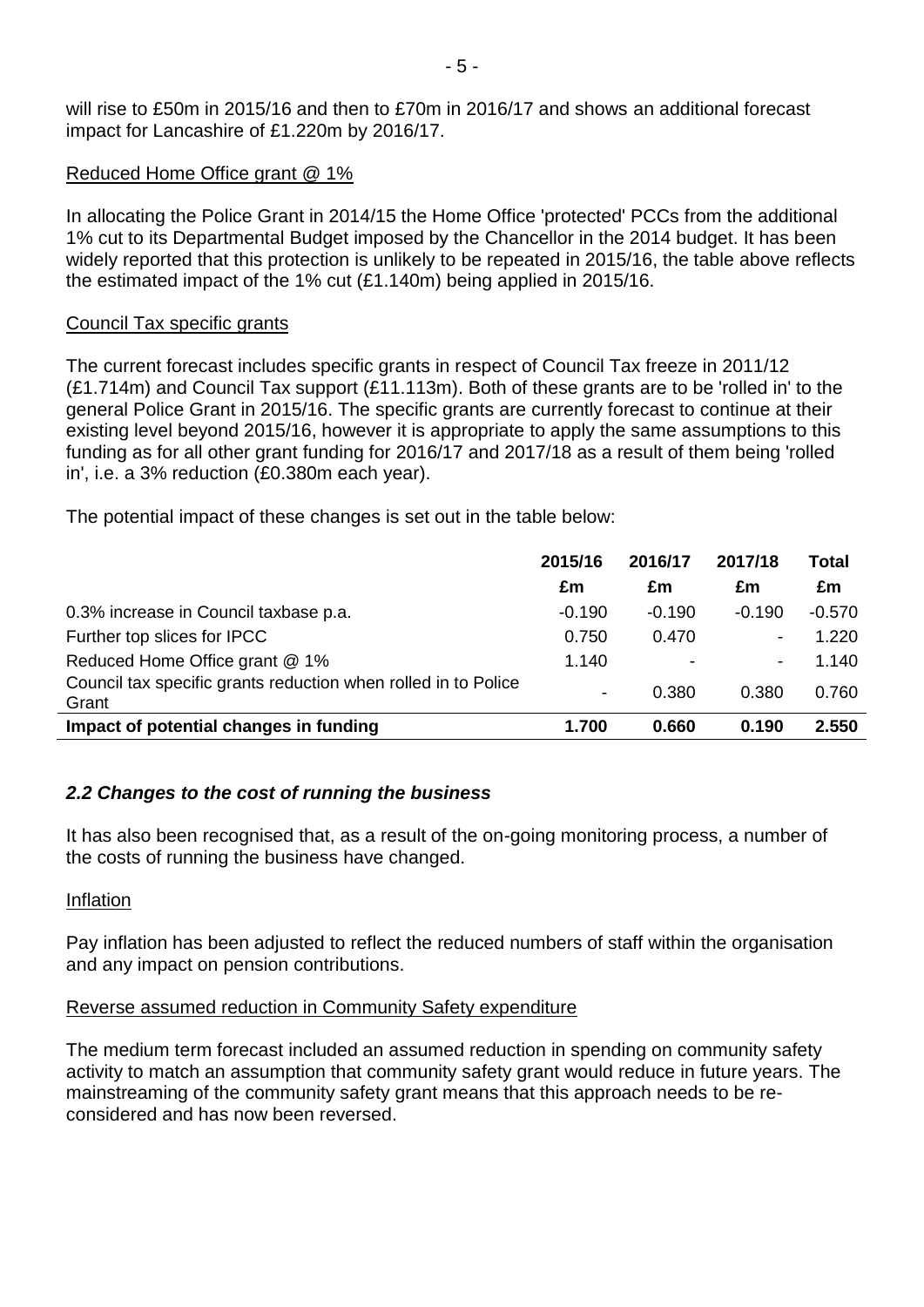### PNICC/NDEU cessation of charge

Annual charges by both the Police National Information and Coordination Centre (PNICC) and the National Domestic Extremism Unit (NDEU) have ceased resulting in an annual saving.

The potential impact of these changes is set out in the table below:

|                                                              | 2015/16  | 2016/17  | 2017/18  | Total    |
|--------------------------------------------------------------|----------|----------|----------|----------|
|                                                              | £m       | £m       | £m       | £m       |
| Inflation (Including pay)                                    | 0.063    | $-0.037$ | $-0.041$ | $-0.015$ |
| Reverse assumed reduction in Community Safety<br>expenditure | 0.061    | 0.051    | 0.051    | 0.163    |
| PNICC/NDEU cessation of charge                               | $-0.086$ |          |          | $-0.086$ |
| Changes to the cost of being in business                     | 0.038    | 0.014    | 0.010    | 0.062    |

# *2.3 Reduction in forecast OR savings/Growth*

A number of previously agreed savings have been re-assessed in view of the latest available information and in some cases the amount of saving that is considered achievable has been reduced.

#### Admin review (£0.116m)

The review initially identified the opportunity for income generation of (£0.052m) which on closer examination could not be realised. In addition savings within PNC (£0.064m) have now been superseded by the Command and Control Review recommendation resulting and therefore the original savings are no longer considered achievable. Savings will however emerge as part of the command and control review.

# Corporate Services review (£0.016m)

A job evaluation undertaken for the Legal Services review has resulted in additional costs thereby reducing the level of savings achievable.

# ICT OR3 review (£0.075m)

This review "double counted" a saving which had already been factored into an earlier review

#### Business Support OR (£0.245m)

There are two aspects to this change; the first relates to an adjustment required of £0.022m as the baseline used for assessing the available budget was incorrect and further investment is required to achieve the agreed staffing levels for the model to work and secondly a sum of £0.223m has been re-profiled to better reflect the period when actual savings will be achieved from the cessation of redeployment mileage.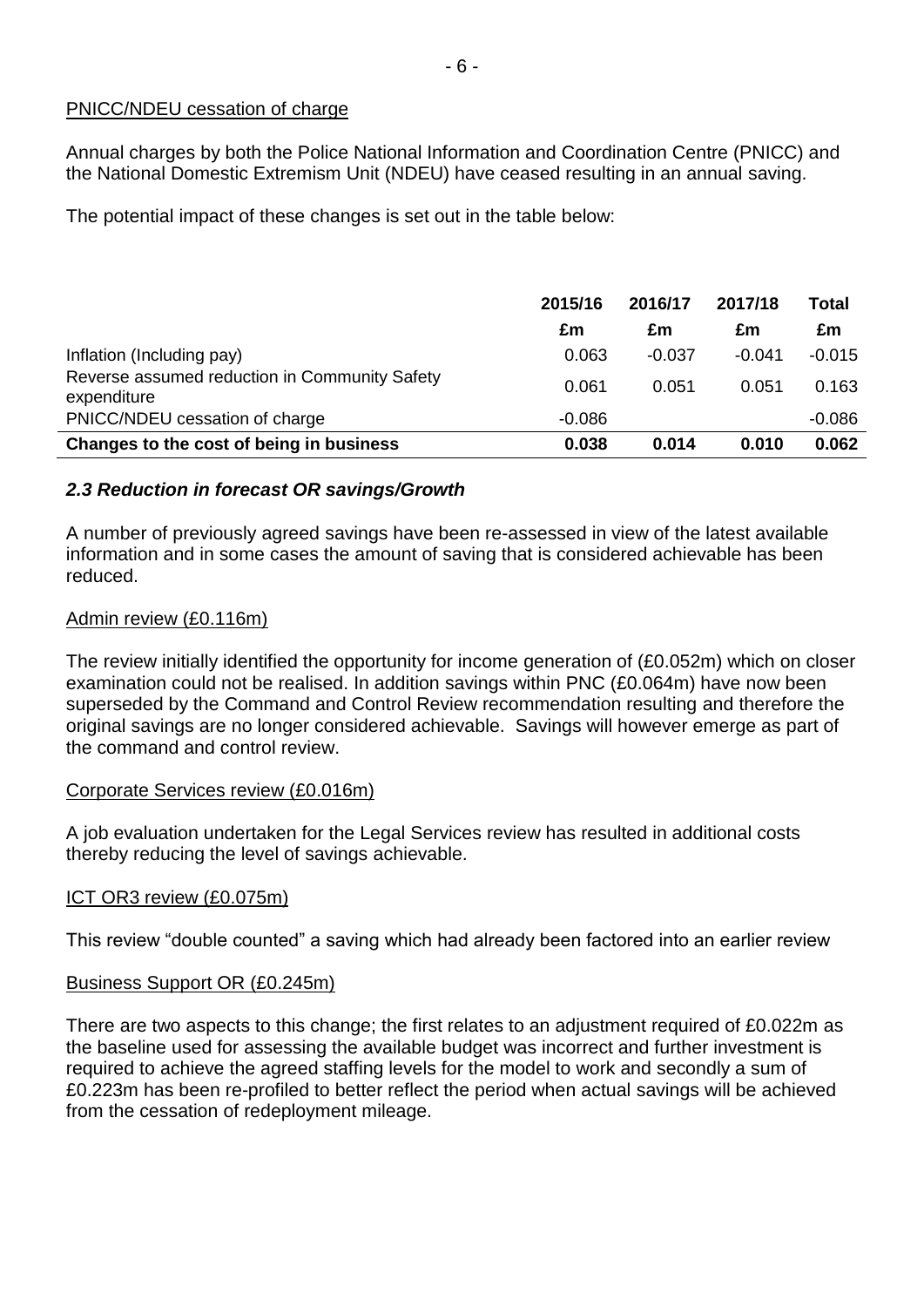# *Growth*

# MASH

Additional costs associated with the relocation of MASH (relocation mileage) and a redesign of the resourcing model requiring additional staffing.

#### Pursuit training

The PCC recently approved the use of the Transitional reserve to meet the first year costs of staff to deliver pursuit training within the Constabulary. Training will be achieved over a three year period requiring additional growth for a further two year period. The funding is removed in 2017/18 when the training requirement comes to an end.

The potential impact of these changes is set out in the table below:

|                                                  | 2015/16 | 2016/17        | 2017/18  | <b>Total</b> |
|--------------------------------------------------|---------|----------------|----------|--------------|
|                                                  | £m      | £m             | £m       | £m           |
| Administration Organisational Review             | 0.116   |                |          | 0.116        |
| <b>Corporate Services Organisational Review</b>  | 0.016   |                |          | 0.016        |
| ICT OR3                                          | 0.075   |                |          | 0.075        |
| <b>Business Support Organisational Review</b>    | 0.022   |                |          | 0.022        |
| Business Support - saving re-profiled to 2018/19 |         |                | 0.223    | 0.223        |
| <b>MASH</b>                                      | 0.114   |                | $-0.073$ | 0.041        |
| Pursuit training                                 | 0.266   |                | $-0.266$ | 0            |
| <b>Reduction in forecast OR savings/Growth</b>   | 0.609   | $\blacksquare$ | $-0.116$ | 0.493        |

# *2.4 Further savings identified*

Further savings have been identified that contribute to the meeting of the revised savings gap as follows:

#### Fleet management services (£0.279m)

Further work has been undertaken around the review of fleet management to identify additional savings.

# Review of Health Clinical services (£0.078m)

These savings are generated as a result of a new review having been undertaken.

#### Contact Management – mileage (£0.184m)

Reduced redeployment mileage cost now being incurred as the number of staff transferring to the one site was lower than originally anticipated.

# Non-pay inflation – change in budgetary approach (0.400m)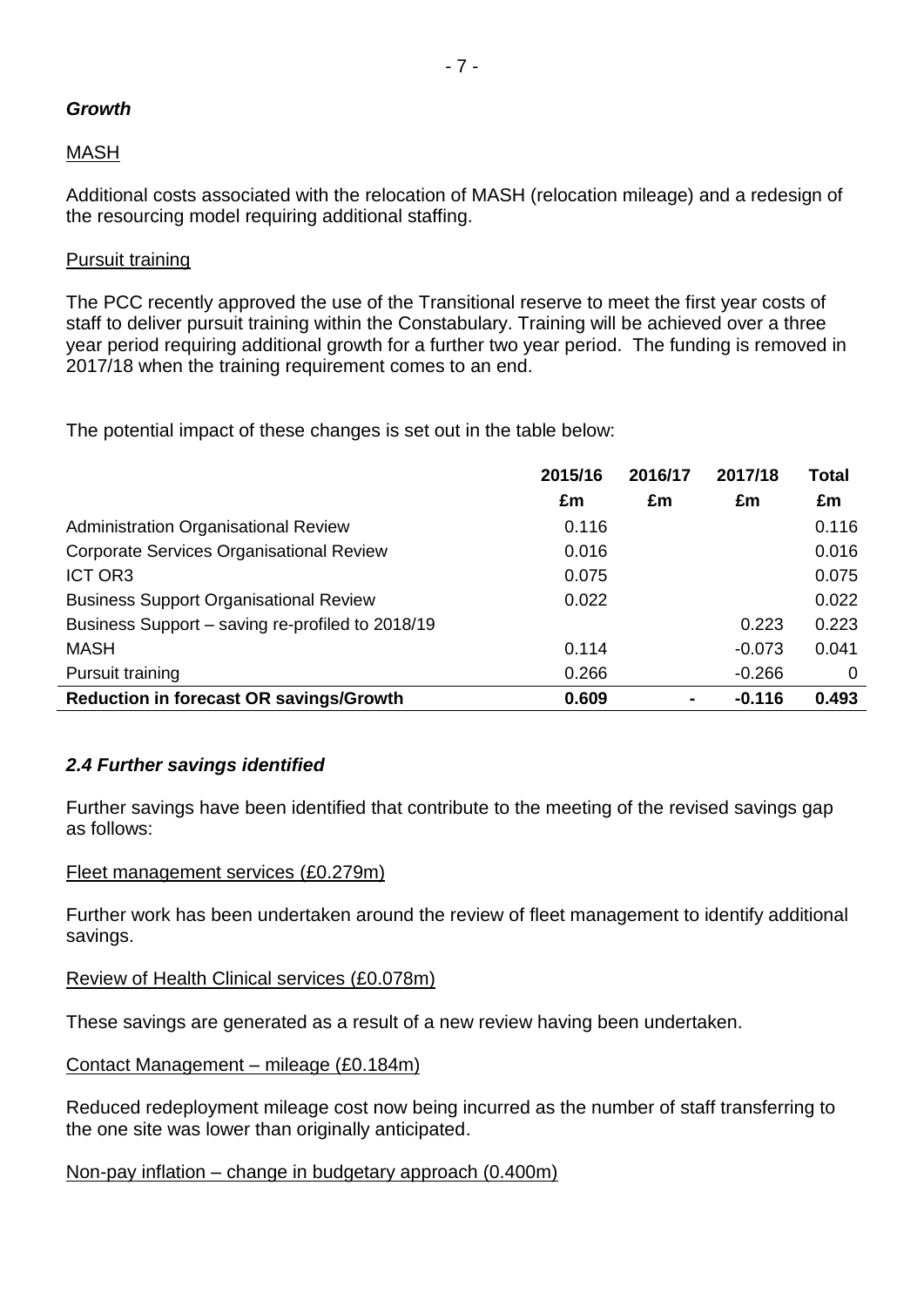The medium term forecast currently includes an assumed increase in respect of inflation for all non-pay costs. It has been agreed with the constabulary that general non-pay inflation (i.e. inflation other than that on contracts or fuel) will no longer be built into the budget forecast and that the non-pay inflation for 2014/15 will also be removed. This gives an annual saving of £0.4m per annum. In addition to this it has been agreed that the allocation in 2014/15 will be removed and therefore an additional £0.4m will be achieved in 2015/16 to reflect this.

### Recurring savings (£0.512m)

The budget for spend on furniture and equipment has been examined and a recurring saving of £0.410m has been identified. This reflects the required spending each year for contractual commitments and essential replacements.

An assessment has also been made of the level of compensatory grant paid to staff with an additional recurring saving of £0.102m being identified.

### Procurement Savings (£0.015m)

Savings arising from the revised contract for the provision of prisoner meals

The potential impact of these changes is set out in the table below:

|                                             | 2015/16  | 2016/17  | 2017/18  | <b>Total</b> |
|---------------------------------------------|----------|----------|----------|--------------|
|                                             | £m       | £m       | £m       | £m           |
| Fleet Management savings                    | $-0.243$ | $-0.018$ | $-0.018$ | $-0.279$     |
| <b>Health Clinical Services review</b>      | $-0.078$ |          |          | $-0.078$     |
| Contact Management - mileage                | $-0.184$ |          |          | $-0.184$     |
| Non-pay inflation – end automatic uplift    | $-0.800$ | $-0.400$ | $-0.400$ | $-1.600$     |
| Recurring Savings - furniture and equipment | $-0.410$ |          |          | $-0.410$     |
| Recurring savings – compensatory grant      | $-0.102$ |          |          | $-0.102$     |
| Procurement savings                         | $-0.015$ |          |          | $-0.015$     |
| <b>Further savings identified</b>           | $-1.832$ | $-0.418$ | $-0.418$ | $-2.668$     |

#### **3. Impact on the savings gap**

The table below summarises the impact that each of these factors has upon the savings gap for the period 2015/16 to 2017/18 (A breakdown is shown at Appendix 1).

|                                          | 2015/16  | 2016/17  | 2017/18  | <b>Total</b> |
|------------------------------------------|----------|----------|----------|--------------|
|                                          | £m       | £m       | £m       | £m           |
| Current savings gap                      | $-0.842$ | 11.667   | 8.307    | 19.132       |
| Impact of potential changes in funding   | 1.700    | 0.660    | 0.190    | 2.550        |
| Changes to the cost of being in business | 0.038    | 0.014    | 0.010    | 0.062        |
| Reduction in OR savings/Growth           | 0.609    | -        | $-0.116$ | 0.493        |
| <b>Additional savings</b>                | $-1.832$ | $-0.418$ | $-0.418$ | $-2.668$     |
| <b>Forecast savings gap</b>              | $-0.327$ | 11.923   | 7.973    | 19.569       |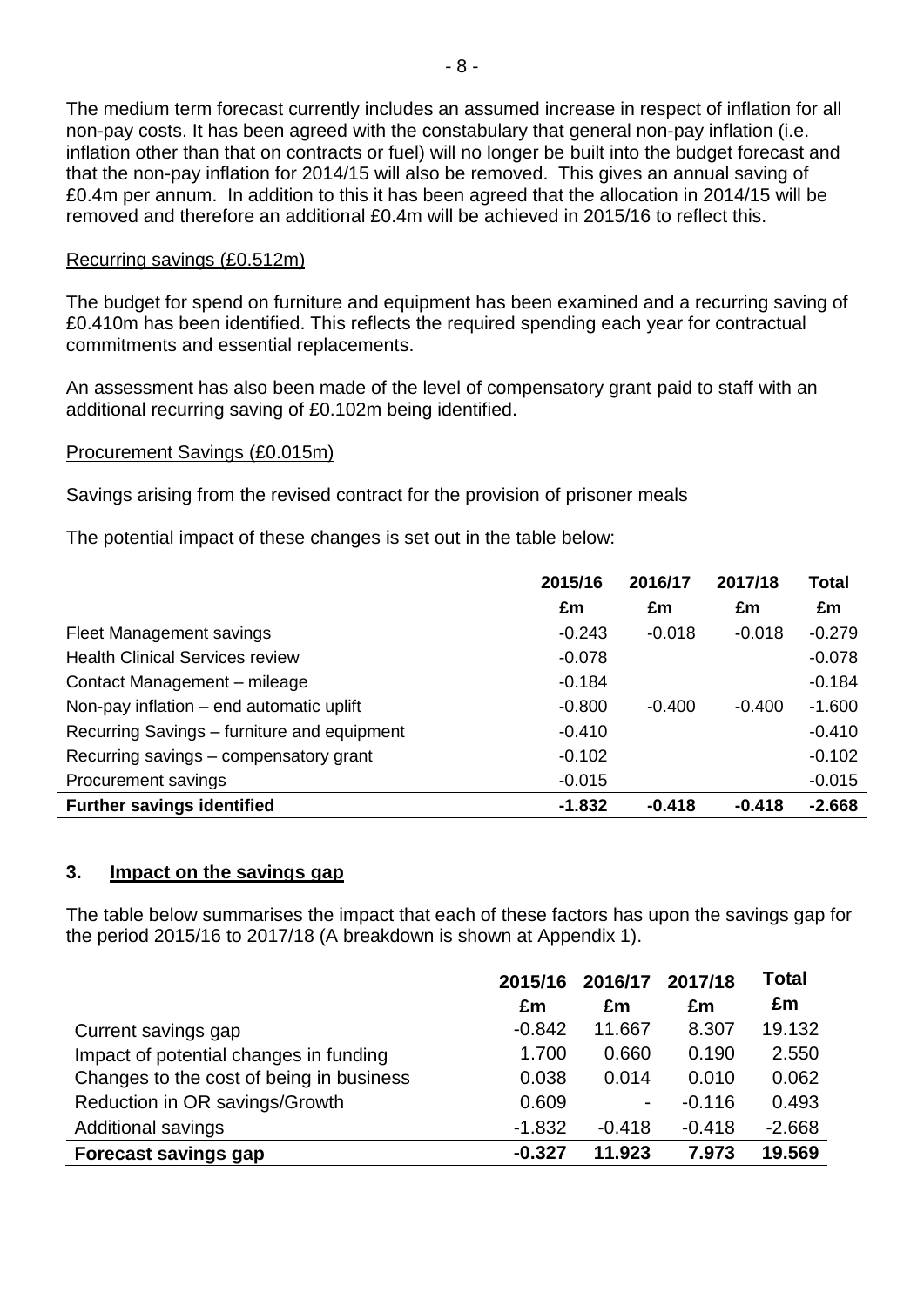# **4. Managing the Gap**

A 'Futures Group' has been established and is made up of officers from the constabulary and the OPCC. The group is charged with developing savings proposals to present to the Commissioner that will meet the savings gap identified above and the process will take place over the coming months in order to develop the financial strategy for the PCC for 2015/16 to 2017/18. Whilst at this stage the budget position for 2015/16 appears to be in surplus there are a number of significant risks around funding assumptions which could change the position. This will not become clearer until the Chancellor makes his funding announcement in December.

# **5. Further risks**

In addition to the changes to the forecast shown above there are further issues that could affect the PCC budget in future years. At this point it is very difficult to predict if these issues will arise and, if they do, the level at which they would impact upon the forecast. It is important however to recognise that there is a risk that further pressure could emerge for the budget and that the strategy that is developed is able to meet these challenges if they are realised.

# Assumed reduction in grant funding from Central Government

The current forecast includes an assumed reduction in government funding of 3.47% in 2015/16 and then 3% in 2016/17 and 3% in 2017/18. If the reduction in government funding is 1% greater than this assumption (i.e. 4.47% and then 4% each year) the additional pressure that would have to be met is approximately £1.9m per year (and therefore approximately £5.6m for the three year period).

The Chancellor's Autumn Statement is scheduled to take place on 3<sup>rd</sup> December 2014 which will provide an indication of future year's funding. The final settlement for the PCC will then be announced by the Home Office following the Statement date confirming the level of funding available for 2015/16 and provide a further indication of funding for 2016/17.

# Innovation Fund

There has been some recent discussion amongst finance professionals that the top-slice to fund the Innovation Fund might be increased in 2015/16. A range of amounts has been discussed up to a doubling of the fund to £100m. If the top-slice nationally were doubled to £100m the impact on the PCC budget would be £1.175m.

The potential impact these issues could have on the savings gap are shown below:

|                                                                                  | 2015/16<br>£m | 2016/17<br>£m  | 2017/18<br>£m            | Total<br>£m |
|----------------------------------------------------------------------------------|---------------|----------------|--------------------------|-------------|
| Forecast savings gap                                                             | $-0.327$      | 11.923         | 7.973                    | 19.569      |
| Impact if reduction in government funding is 1%<br>greater than current forecast | 1.904         | 1.912          | 1.858                    | 5.674       |
| Impact if top-slice for the Innovation fund increases to<br>£100m nationally     | 1.175         | $\blacksquare$ | $\overline{\phantom{a}}$ | 1.175       |
| <b>Potential savings gap</b>                                                     | 2.752         | 13.835         | 9.831                    | 26.418      |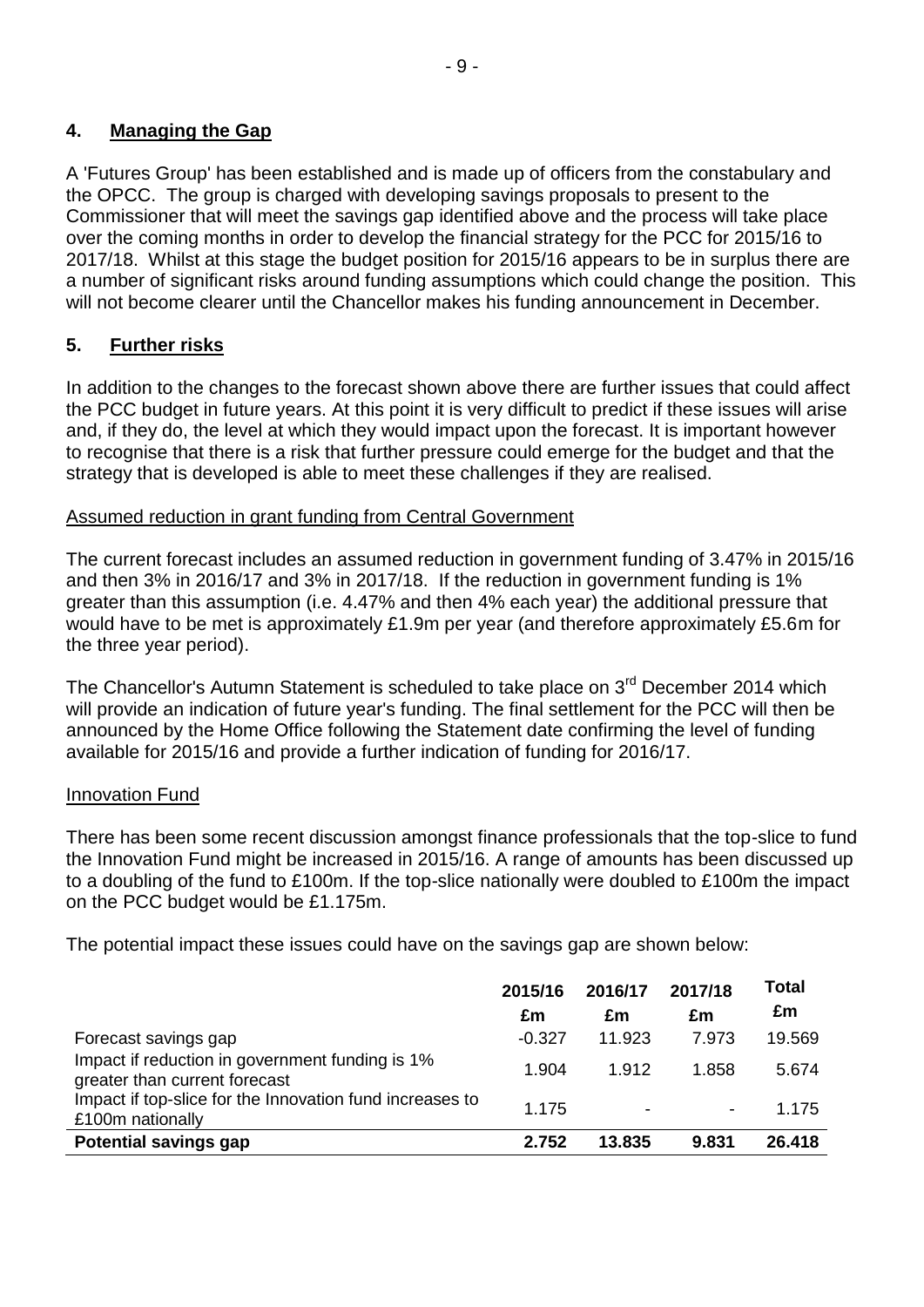# **6. Council Tax**

The current forecast savings gap assumes no increase in Council Tax bills.